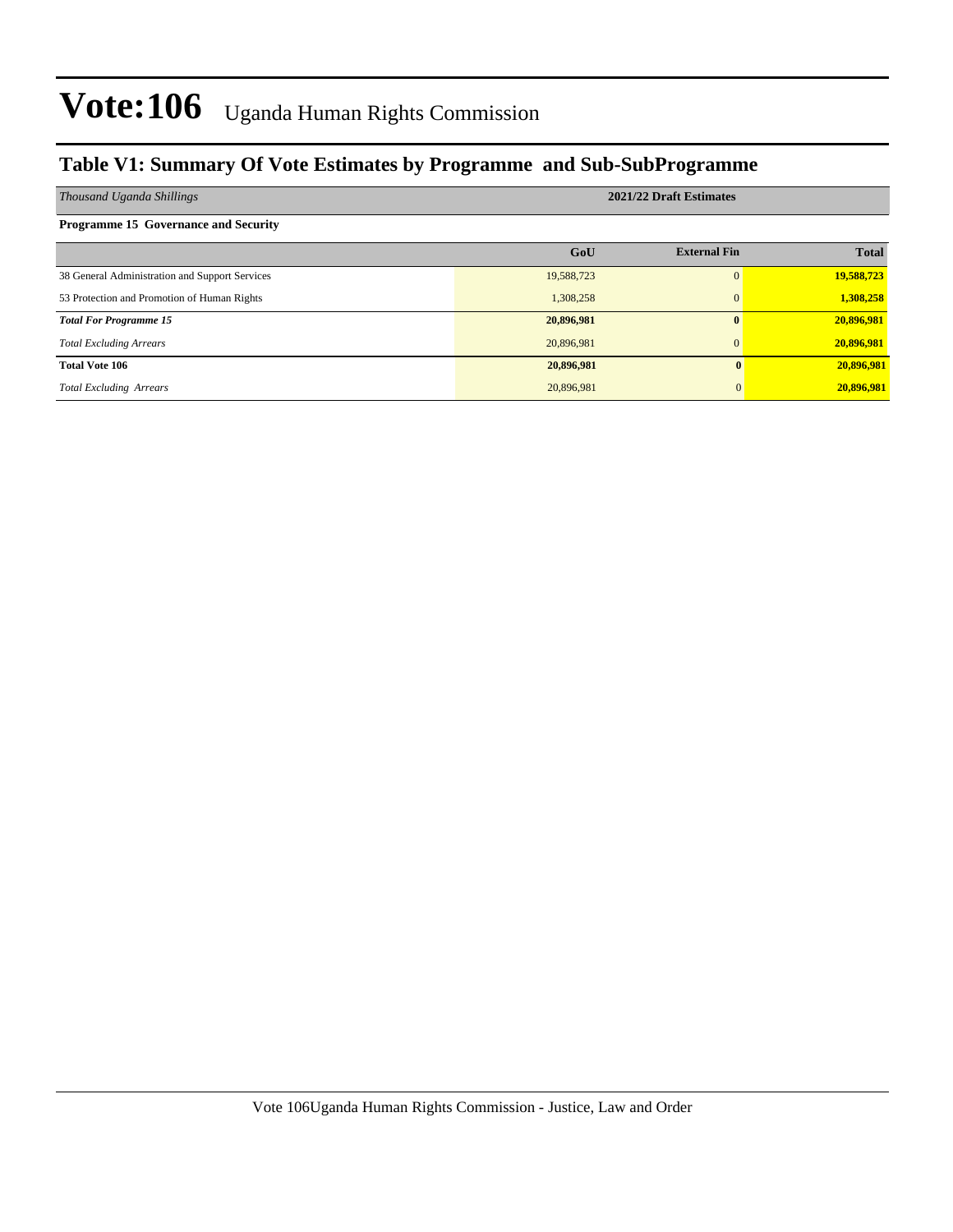### **Table V2: Summary Of Vote Estimates by Sub-SubProgramme,Department and Project**

| Thousand Uganda Shillings                                                 |                  | 2020/21 Approved Budget |                |              | 2021/22 Draft Estimates |                               |              |  |
|---------------------------------------------------------------------------|------------------|-------------------------|----------------|--------------|-------------------------|-------------------------------|--------------|--|
| Sub-SubProgramme 38 General Administration and Support Services           |                  |                         |                |              |                         |                               |              |  |
| <b>Recurrent Budget Estimates</b>                                         | <b>Wage</b>      | <b>Non-Wage</b>         | <b>AIA</b>     | <b>Total</b> | <b>Wage</b>             | Non-Wage                      | <b>Total</b> |  |
| 06 Finance and Administration                                             | 6,594,849        | 11,269,719              | $\mathbf{0}$   | 17,864,568   | 7,594,849               | 10,942,077                    | 18,536,926   |  |
| <b>Total Recurrent Budget Estimates for Sub-</b><br><b>SubProgramme</b>   | 6,594,849        | 11,269,719              | $\bf{0}$       | 17,864,568   | 7,594,849               | 10,942,077                    | 18,536,926   |  |
| <b>Development Budget Estimates</b>                                       | <b>GoU</b> Dev't | <b>External Fin</b>     | <b>AIA</b>     | <b>Total</b> |                         | <b>GoU Dev't External Fin</b> | <b>Total</b> |  |
| 1670 Retooling the Uganda Human Rights Commission                         | 51,797           | $\overline{0}$          | $\overline{0}$ | 51,797       | 1,051,797               | $\Omega$                      | 1,051,797    |  |
| <b>Total Development Budget Estimates for Sub-</b><br><b>SubProgramme</b> | 51,797           | 0                       | $\bf{0}$       | 51,797       | 1,051,797               | $\mathbf{0}$                  | 1,051,797    |  |
|                                                                           | G <sub>0</sub> U | <b>External Fin</b>     | <b>AIA</b>     | <b>Total</b> | GoU                     | <b>External Fin</b>           | <b>Total</b> |  |
| <b>Total For Sub-SubProgramme 38</b>                                      | 17,916,366       | 0                       | $\bf{0}$       | 17,916,366   | 19,588,723              | $\mathbf{0}$                  | 19,588,723   |  |
| <b>Total Excluding Arrears</b>                                            | 17,538,723       | $\mathbf{0}$            | $\Omega$       | 17,538,723   | 19,588,723              | $\Omega$                      | 19,588,723   |  |
| Sub-SubProgramme 53 Protection and Promotion of Human Rights              |                  |                         |                |              |                         |                               |              |  |
| <b>Recurrent Budget Estimates</b>                                         | <b>Wage</b>      | <b>Non-Wage</b>         | <b>AIA</b>     | <b>Total</b> | Wage                    | Non-Wage                      | <b>Total</b> |  |
| 03 Complaints, Investigations and Legal Services                          | $\mathbf{0}$     | 85,000                  | $\mathbf{0}$   | 85,000       | $\Omega$                | 90,000                        | 90,000       |  |
| 04 Research, Education and Documentation                                  | $\mathbf{0}$     | 631,261                 | $\mathbf{0}$   | 631,261      | $\mathbf{0}$            | 620,694                       | 620,694      |  |
| 05 Monitoring of State of Human Rights                                    | $\overline{0}$   | 647,563                 | $\mathbf{0}$   | 647,563      | $\mathbf{0}$            | 597,563                       | 597,563      |  |
| <b>Total Recurrent Budget Estimates for Sub-</b><br><b>SubProgramme</b>   | $\mathbf{0}$     | 1,363,824               | $\bf{0}$       | 1,363,824    | $\mathbf{0}$            | 1,308,258                     | 1,308,258    |  |
|                                                                           | G <sub>0</sub> U | <b>External Fin</b>     | <b>AIA</b>     | <b>Total</b> | GoU                     | <b>External Fin</b>           | <b>Total</b> |  |
| <b>Total For Sub-SubProgramme 53</b>                                      | 1,363,824        | $\mathbf{0}$            | $\bf{0}$       | 1,363,824    | 1,308,258               | $\mathbf{0}$                  | 1,308,258    |  |
| <b>Total Excluding Arrears</b>                                            | 1,363,824        | $\mathbf{0}$            | $\mathbf{0}$   | 1,363,824    | 1,308,258               | $\Omega$                      | 1,308,258    |  |
| <b>Total Vote 106</b>                                                     | 19,280,189       | $\bf{0}$                | $\bf{0}$       | 19,280,189   | 20,896,981              | $\bf{0}$                      | 20,896,981   |  |
| <b>Total Excluding Arrears</b>                                            | 18,902,547       | $\mathbf{0}$            | $\overline{0}$ | 18,902,547   | 20,896,981              | $\overline{0}$                | 20,896,981   |  |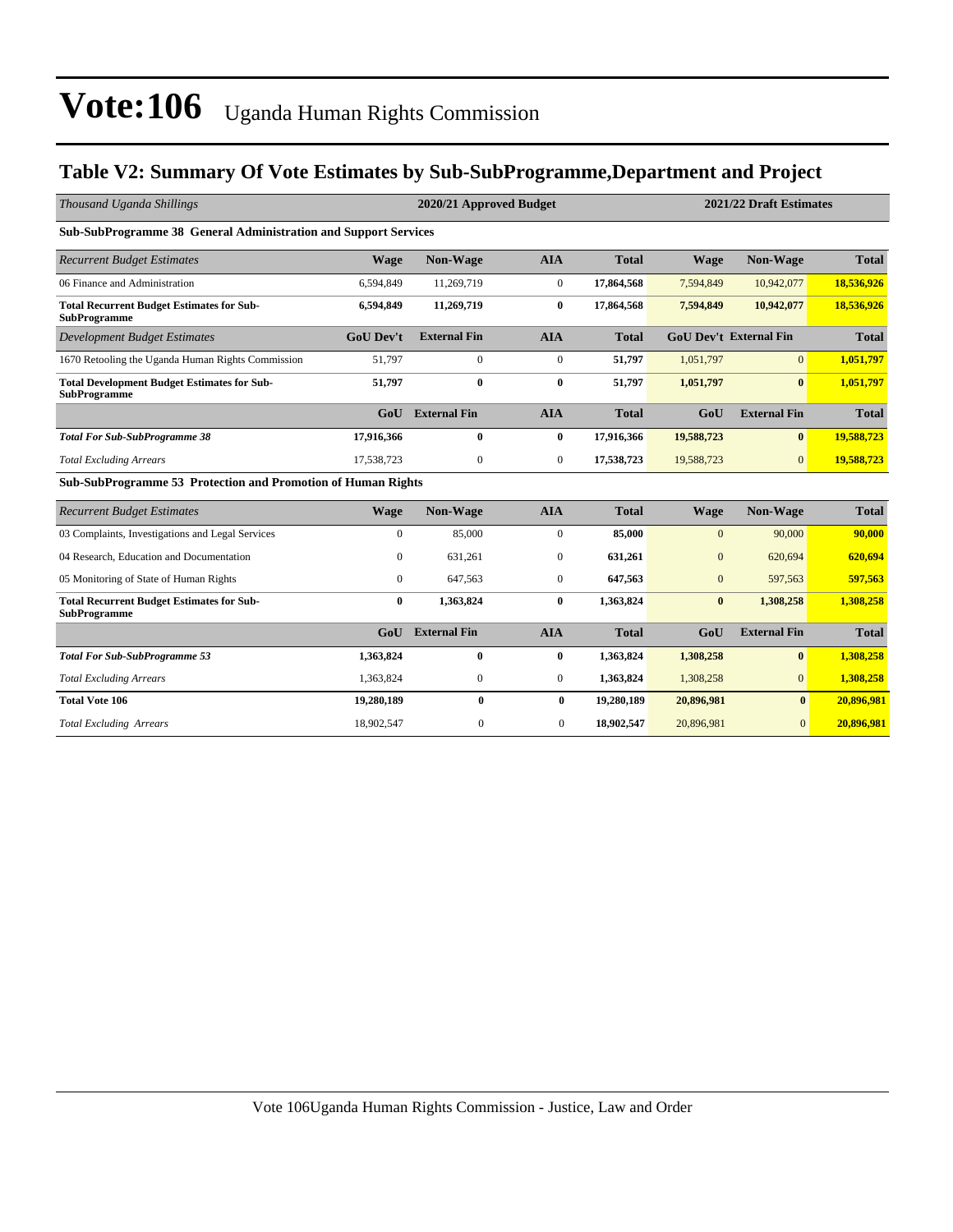### **Table V3: Summary Vote Estimates by Item**

| Thousand Uganda Shillings                                   |            | 2021/22 Draft Estimates<br>2020/21 Approved Budget |          |              |            |                     |                         |
|-------------------------------------------------------------|------------|----------------------------------------------------|----------|--------------|------------|---------------------|-------------------------|
|                                                             | GoU        | <b>External Fin</b>                                | AIA      | <b>Total</b> | GoU        | <b>External Fin</b> | <b>Total</b>            |
| <b>Employees, Goods and Services (Outputs Provided)</b>     | 18,850,750 | $\bf{0}$                                           | $\bf{0}$ | 18,850,750   | 19,845,183 | $\bf{0}$            | 19,845,183              |
| 211103 Allowances (Inc. Casuals, Temporary)                 | 3,134,810  | $\bf{0}$                                           | $\bf{0}$ | 3,134,810    | 3,114,810  | $\bf{0}$            | 3,114,810               |
| 211104 Statutory salaries                                   | 6,594,849  | $\bf{0}$                                           | $\bf{0}$ | 6,594,849    | 7,594,849  | $\bf{0}$            | 7,594,849               |
| 212101 Social Security Contributions                        | 920,000    | $\bf{0}$                                           | $\bf{0}$ | 920,000      | 920,000    | $\bf{0}$            | 920,000                 |
| 213001 Medical expenses (To employees)                      | 360,000    | $\bf{0}$                                           | 0        | 360,000      | 400,000    | $\bf{0}$            | 400,000                 |
| 213002 Incapacity, death benefits and funeral expenses      | 3,000      | $\bf{0}$                                           | $\bf{0}$ | 3,000        | 3,000      | $\bf{0}$            | 3,000                   |
| 213004 Gratuity Expenses                                    | 1,978,455  | $\bf{0}$                                           | 0        | 1,978,455    | 1,978,455  | $\bf{0}$            | 1,978,455               |
| 221001 Advertising and Public Relations                     | 436,300    | $\bf{0}$                                           | $\bf{0}$ | 436,300      | 303,556    | $\bf{0}$            | 303,556                 |
| 221002 Workshops and Seminars                               | 786,703    | $\bf{0}$                                           | $\bf{0}$ | 786,703      | 220,941    | $\bf{0}$            | 220,941                 |
| 221003 Staff Training                                       | 65,294     | $\bf{0}$                                           | $\bf{0}$ | 65,294       | 100,666    | $\bf{0}$            | 100,666                 |
| 221004 Recruitment Expenses                                 | 6,000      | $\bf{0}$                                           | $\bf{0}$ | 6,000        | 6,000      | $\bf{0}$            | 6,000                   |
| 221005 Hire of Venue (chairs, projector, etc)               | 9,600      | $\bf{0}$                                           | $\bf{0}$ | 9,600        | 9,600      | $\bf{0}$            | 9,600                   |
| 221007 Books, Periodicals & Newspapers                      | 6,397      | $\bf{0}$                                           | 0        | 6,397        | 3,897      | $\bf{0}$            | 3,897                   |
| 221008 Computer supplies and Information Technology<br>(TT) | 109,430    | $\bf{0}$                                           | $\bf{0}$ | 109,430      | 70,000     | $\bf{0}$            | 70,000                  |
| 221009 Welfare and Entertainment                            | 45,160     | $\bf{0}$                                           | $\bf{0}$ | 45,160       | 45,160     | $\bf{0}$            | 45,160                  |
| 221011 Printing, Stationery, Photocopying and Binding       | 219,324    | $\bf{0}$                                           | $\bf{0}$ | 219,324      | 426,262    | $\bf{0}$            | 426,262                 |
| 221012 Small Office Equipment                               | 21,000     | $\bf{0}$                                           | 0        | 21,000       | 17,000     | $\bf{0}$            | 17,000                  |
| 221014 Bank Charges and other Bank related costs            | 20,000     | $\bf{0}$                                           | $\bf{0}$ | 20,000       | $\bf{0}$   | $\bf{0}$            | $\overline{\mathbf{0}}$ |
| 221016 IFMS Recurrent costs                                 | 5,000      | $\bf{0}$                                           | $\bf{0}$ | 5,000        | 5,000      | $\bf{0}$            | 5,000                   |
| 221017 Subscriptions                                        | 103,220    | $\bf{0}$                                           | $\bf{0}$ | 103,220      | 118,180    | $\bf{0}$            | 118,180                 |
| 221020 IPPS Recurrent Costs                                 | 2,000      | $\bf{0}$                                           | $\bf{0}$ | 2,000        | 2,294      | $\bf{0}$            | 2,294                   |
| 222001 Telecommunications                                   | 45,000     | $\bf{0}$                                           | 0        | 45,000       | 80,000     | $\bf{0}$            | 80,000                  |
| 222002 Postage and Courier                                  | 7,950      | $\bf{0}$                                           | 0        | 7,950        | 7,950      | $\bf{0}$            | 7,950                   |
| 222003 Information and communications technology<br>(ICT)   | 149,849    | $\bf{0}$                                           | $\bf{0}$ | 149,849      | 112,500    | $\bf{0}$            | 112,500                 |
| 223002 Rates                                                | 12,000     | $\bf{0}$                                           | $\bf{0}$ | 12,000       | 12,000     | $\bf{0}$            | 12,000                  |
| 223003 Rent – (Produced Assets) to private entities         | 2,184,730  | $\bf{0}$                                           | $\bf{0}$ | 2,184,730    | 2,184,730  | $\bf{0}$            | 2,184,730               |
| 223004 Guard and Security services                          | 122,000    | $\bf{0}$                                           | $\bf{0}$ | 122,000      | 207,200    | $\bf{0}$            | 207,200                 |
| 223005 Electricity                                          | 97,960     | $\bf{0}$                                           | $\bf{0}$ | 97,960       | 82,960     | $\bf{0}$            | 82,960                  |
| 223006 Water                                                | 30,780     | $\bf{0}$                                           | $\bf{0}$ | 30,780       | 30,780     | $\pmb{0}$           | 30,780                  |
| 224004 Cleaning and Sanitation                              | 64,260     | $\bf{0}$                                           | $\bf{0}$ | 64,260       | 95,318     | $\bf{0}$            | 95,318                  |
| 225001 Consultancy Services- Short term                     | 100,000    | $\bf{0}$                                           | $\bf{0}$ | 100,000      | 5,000      | $\bf{0}$            | 5,000                   |
| 227001 Travel inland                                        | 606,559    | $\bf{0}$                                           | $\bf{0}$ | 606,559      | 1,145,053  | $\bf{0}$            | 1,145,053               |
| 227002 Travel abroad                                        | 51,976     | $\bf{0}$                                           | $\bf{0}$ | 51,976       | 40,000     | $\bf{0}$            | 40,000                  |
| 227004 Fuel, Lubricants and Oils                            | 169,487    | $\bf{0}$                                           | $\bf{0}$ | 169,487      | 169,487    | $\bf{0}$            | 169,487                 |
| 228001 Maintenance - Civil                                  | 31,520     | $\bf{0}$                                           | $\bf{0}$ | 31,520       | 31,520     | $\bf{0}$            | 31,520                  |
| 228002 Maintenance - Vehicles                               | 252,138    | $\boldsymbol{0}$                                   | $\bf{0}$ | 252,138      | 283,016    | $\bf{0}$            | 283,016                 |

Vote 106Uganda Human Rights Commission - Justice, Law and Order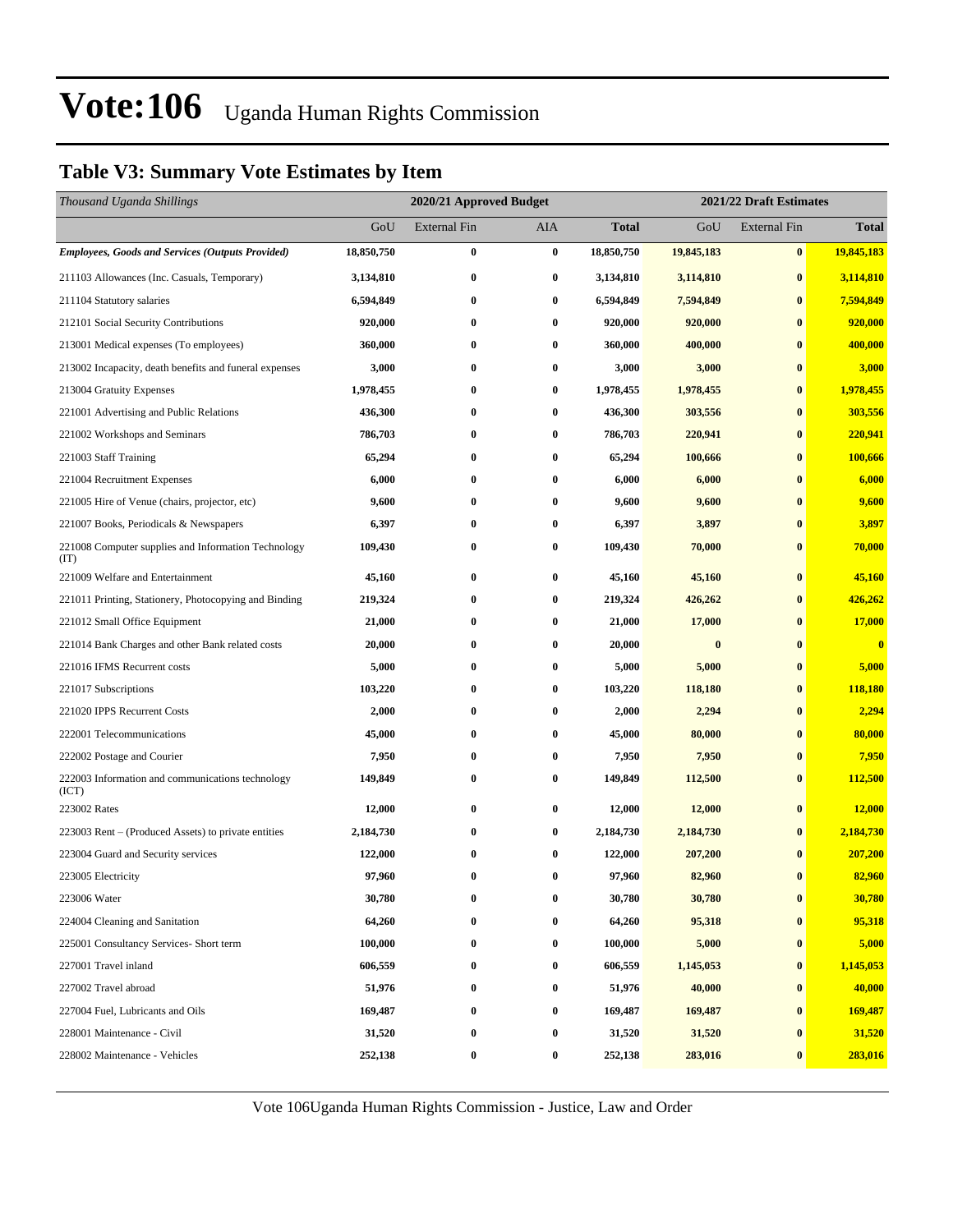| 228003 Maintenance – Machinery, Equipment &<br>Furniture | 18,000     | $\bf{0}$     | $\bf{0}$     | 18,000     | 18,000     | $\mathbf{0}$   | 18,000                  |
|----------------------------------------------------------|------------|--------------|--------------|------------|------------|----------------|-------------------------|
| 282105 Court Awards                                      | 80,000     | $\bf{0}$     | $\bf{0}$     | 80,000     | $\bf{0}$   | $\mathbf{0}$   | $\overline{\mathbf{0}}$ |
| <b>Investment (Capital Purchases)</b>                    | 51,797     | 0            | $\bf{0}$     | 51,797     | 1,051,797  | $\bf{0}$       | 1,051,797               |
| 312201 Transport Equipment                               | $\bf{0}$   | $\bf{0}$     | $\mathbf{0}$ | $\bf{0}$   | 1,000,000  | $\mathbf{0}$   | 1,000,000               |
| 312202 Machinery and Equipment                           | 30,000     | 0            | $\bf{0}$     | 30,000     | 30,000     | $\bf{0}$       | 30,000                  |
| 312203 Furniture & Fixtures                              | 21,797     | $\bf{0}$     | $\bf{0}$     | 21,797     | 21,797     | $\bf{0}$       | 21,797                  |
| <b>Arrears</b>                                           | 377,642    | $\bf{0}$     | $\bf{0}$     | 377,642    | $\bf{0}$   | $\mathbf{0}$   | $\overline{\mathbf{0}}$ |
| 321605 Domestic arrears (Budgeting)                      | 377,642    | $\bf{0}$     | $\bf{0}$     | 377,642    | $\bf{0}$   | $\mathbf{0}$   | $\mathbf{0}$            |
| <b>Grand Total Vote 106</b>                              | 19,280,189 | $\bf{0}$     | $\bf{0}$     | 19,280,189 | 20,896,981 | $\mathbf{0}$   | 20,896,981              |
| <b>Total Excluding Arrears</b>                           | 18,902,547 | $\mathbf{0}$ | $\mathbf{0}$ | 18,902,547 | 20,896,981 | $\overline{0}$ | 20,896,981              |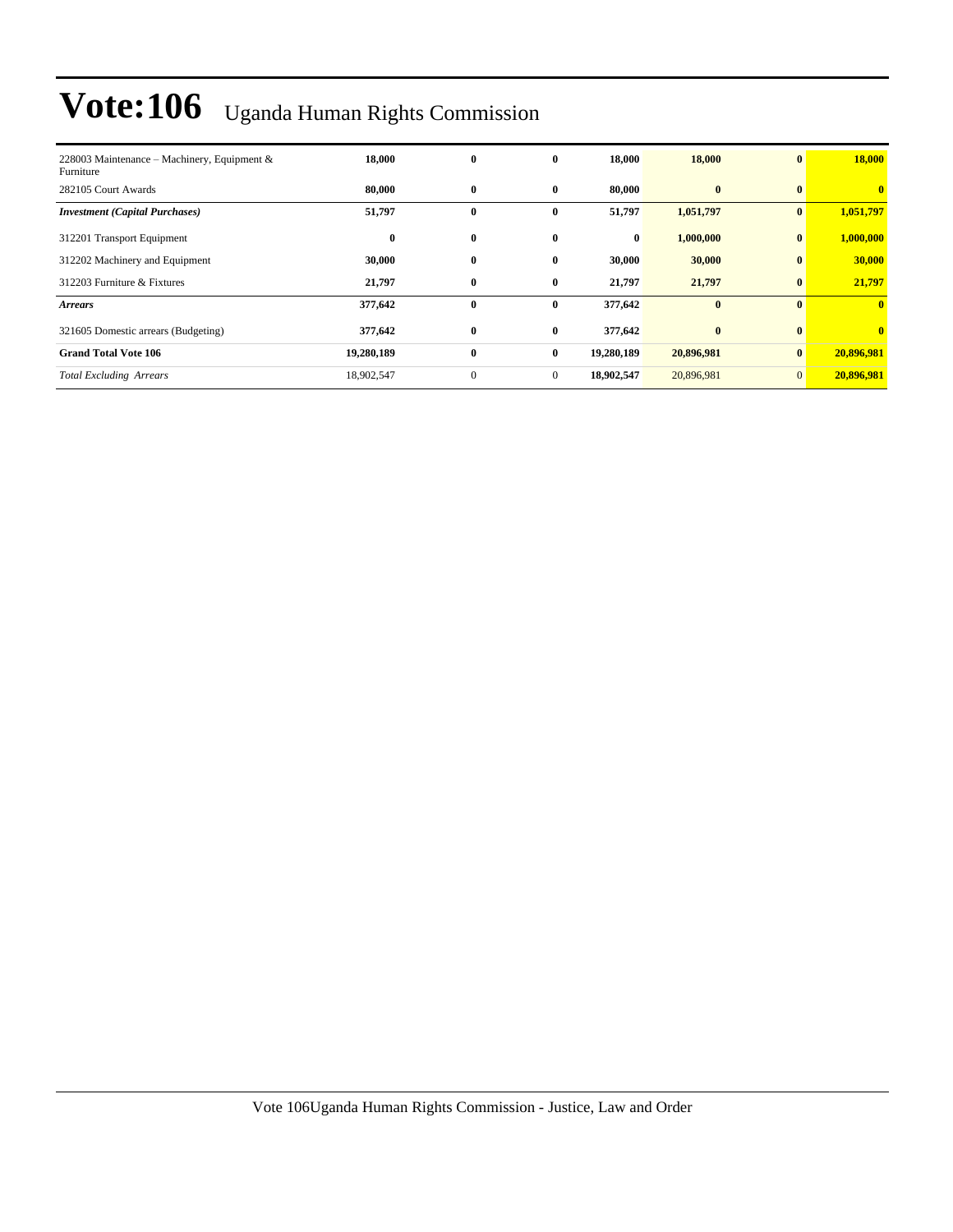### **Table V4: Detailed Estimates by Sub-SubProgramme, Department,Project and Output and Item**

### *Sub-SubProgrammme 38 General Administration and Support Services*

*Recurrent Budget Estimates*

#### **Department 06 Finance and Administration**

| Thousand Uganda Shillings                                        |                  |                  | 2020/21 Approved Budget<br>2021/22 Draft Estimates |              |                       |                |              |  |
|------------------------------------------------------------------|------------------|------------------|----------------------------------------------------|--------------|-----------------------|----------------|--------------|--|
| <b>Outputs Provided</b>                                          | Wage             | Non Wage         | AIA                                                | <b>Total</b> | Wage                  | Non Wage       | <b>Total</b> |  |
| <b>Budget Output 123801 Regional and field Office Management</b> |                  |                  |                                                    |              |                       |                |              |  |
| 223003 Rent – (Produced Assets) to private entities              | $\boldsymbol{0}$ | 72,000           | $\boldsymbol{0}$                                   | 72,000       | $\mathbf{0}$          | 72,000         | 72,000       |  |
| 223004 Guard and Security services                               | $\boldsymbol{0}$ | 20,000           | $\boldsymbol{0}$                                   | 20,000       | $\mathbf{0}$          | 43,200         | 43,200       |  |
| 224004 Cleaning and Sanitation                                   | $\boldsymbol{0}$ | $\boldsymbol{0}$ | $\mathbf{0}$                                       | $\theta$     | $\mathbf{0}$          | 20,000         | 20,000       |  |
| 227001 Travel inland                                             | $\boldsymbol{0}$ | 156,000          | $\mathbf{0}$                                       | 156,000      | $\mathbf{0}$          | 168,000        | 168,000      |  |
| 227004 Fuel, Lubricants and Oils                                 | $\overline{0}$   | 15,487           | $\boldsymbol{0}$                                   | 15,487       | $\boldsymbol{0}$      | 15,487         | 15,487       |  |
| <b>Total Cost of Budget Output 01</b>                            | 0                | 263,487          | 0                                                  | 263,487      | $\boldsymbol{\theta}$ | 318,687        | 318,687      |  |
| <b>Budget Output 123802 Administration, Finance and Accounts</b> |                  |                  |                                                    |              |                       |                |              |  |
| 211103 Allowances (Inc. Casuals, Temporary)                      | $\mathbf{0}$     | 3,134,810        | $\boldsymbol{0}$                                   | 3,134,810    | $\mathbf{0}$          | 3,114,810      | 3,114,810    |  |
| 211104 Statutory salaries                                        | 6,594,849        | $\boldsymbol{0}$ | $\mathbf 0$                                        | 6,594,849    | 7,594,849             | $\overline{0}$ | 7,594,849    |  |
| 212101 Social Security Contributions                             | $\boldsymbol{0}$ | 920,000          | $\mathbf{0}$                                       | 920,000      | $\boldsymbol{0}$      | 920,000        | 920,000      |  |
| 213004 Gratuity Expenses                                         | $\boldsymbol{0}$ | 1,978,455        | $\mathbf{0}$                                       | 1,978,455    | $\mathbf{0}$          | 1,978,455      | 1,978,455    |  |
| 221001 Advertising and Public Relations                          | $\boldsymbol{0}$ | 20,000           | $\mathbf{0}$                                       | 20,000       | $\boldsymbol{0}$      | 20,000         | 20,000       |  |
| 221002 Workshops and Seminars                                    | $\boldsymbol{0}$ | 19,382           | $\mathbf{0}$                                       | 19,382       | $\mathbf{0}$          | $\overline{0}$ | $\bf{0}$     |  |
| 221005 Hire of Venue (chairs, projector, etc)                    | $\boldsymbol{0}$ | 9,600            | $\boldsymbol{0}$                                   | 9,600        | $\boldsymbol{0}$      | 9,600          | 9,600        |  |
| 221007 Books, Periodicals & Newspapers                           | $\boldsymbol{0}$ | 3,897            | $\mathbf{0}$                                       | 3,897        | $\mathbf{0}$          | 3,897          | 3,897        |  |
| 221009 Welfare and Entertainment                                 | $\boldsymbol{0}$ | 35,160           | $\boldsymbol{0}$                                   | 35,160       | $\boldsymbol{0}$      | 35,160         | 35,160       |  |
| 221011 Printing, Stationery, Photocopying and Binding            | $\boldsymbol{0}$ | 120,270          | $\boldsymbol{0}$                                   | 120,270      | $\mathbf{0}$          | 185,270        | 185,270      |  |
| 221012 Small Office Equipment                                    | $\boldsymbol{0}$ | 7,000            | $\boldsymbol{0}$                                   | 7,000        | $\mathbf{0}$          | 7,000          | 7,000        |  |
| 221014 Bank Charges and other Bank related costs                 | $\boldsymbol{0}$ | 20,000           | $\boldsymbol{0}$                                   | 20,000       | $\mathbf{0}$          | $\mathbf{0}$   | $\bf{0}$     |  |
| 221016 IFMS Recurrent costs                                      | $\mathbf{0}$     | 5,000            | $\boldsymbol{0}$                                   | 5,000        | $\mathbf{0}$          | 5,000          | 5,000        |  |
| 221017 Subscriptions                                             | $\boldsymbol{0}$ | 78,630           | $\boldsymbol{0}$                                   | 78,630       | $\boldsymbol{0}$      | 78,630         | 78,630       |  |
| 222002 Postage and Courier                                       | $\boldsymbol{0}$ | 7,950            | $\boldsymbol{0}$                                   | 7,950        | $\mathbf{0}$          | 7,950          | 7,950        |  |
| 223002 Rates                                                     | $\boldsymbol{0}$ | 12,000           | $\boldsymbol{0}$                                   | 12,000       | $\boldsymbol{0}$      | 12,000         | 12,000       |  |
| 223003 Rent – (Produced Assets) to private entities              | $\boldsymbol{0}$ | 2,112,730        | $\boldsymbol{0}$                                   | 2,112,730    | $\boldsymbol{0}$      | 2,112,730      | 2,112,730    |  |
| 223004 Guard and Security services                               | $\overline{0}$   | 102,000          | $\boldsymbol{0}$                                   | 102,000      | $\boldsymbol{0}$      | 164,000        | 164,000      |  |
| 223005 Electricity                                               | $\boldsymbol{0}$ | 97,960           | $\boldsymbol{0}$                                   | 97,960       | $\boldsymbol{0}$      | 82,960         | 82,960       |  |
| 223006 Water                                                     | $\overline{0}$   | 30,780           | $\mathbf{0}$                                       | 30,780       | $\mathbf{0}$          | 30,780         | 30,780       |  |
| 224004 Cleaning and Sanitation                                   | $\boldsymbol{0}$ | 64,260           | $\boldsymbol{0}$                                   | 64,260       | $\boldsymbol{0}$      | 75,318         | 75,318       |  |
| 225001 Consultancy Services- Short term                          | $\boldsymbol{0}$ | 100,000          | $\mathbf{0}$                                       | 100,000      | $\mathbf{0}$          | $\mathbf{0}$   | $\bf{0}$     |  |
| 227001 Travel inland                                             | $\boldsymbol{0}$ | 65,000           | $\boldsymbol{0}$                                   | 65,000       | $\boldsymbol{0}$      | 65,000         | 65,000       |  |
| 227002 Travel abroad                                             | $\boldsymbol{0}$ | 51,976           | $\mathbf{0}$                                       | 51,976       | $\mathbf{0}$          | 40,000         | 40,000       |  |

Vote 106Uganda Human Rights Commission - Justice, Law and Order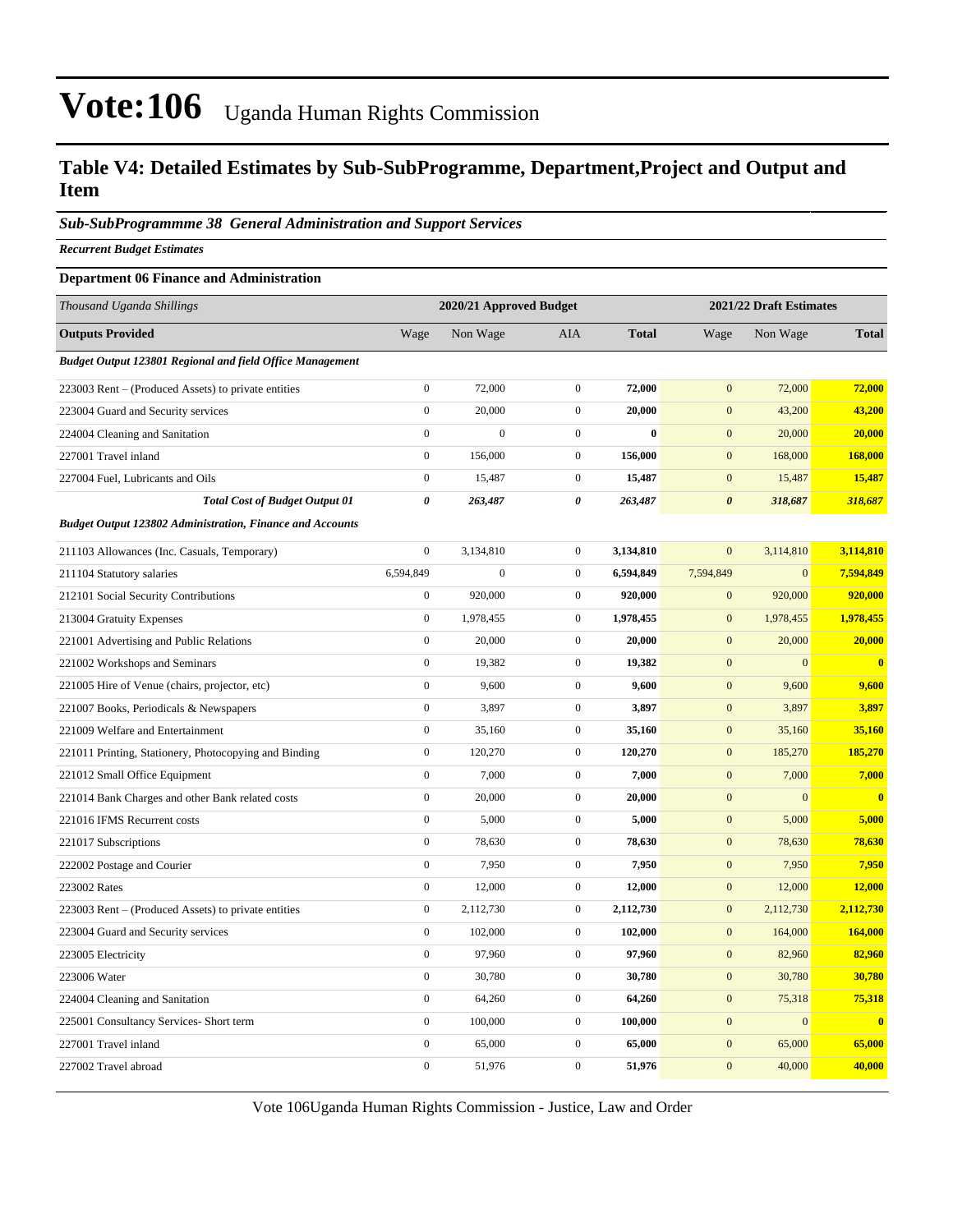| 227004 Fuel, Lubricants and Oils                          | $\boldsymbol{0}$ | 154,000          | $\boldsymbol{0}$ | 154,000        | $\mathbf{0}$          | 154,000      | 154,000                 |
|-----------------------------------------------------------|------------------|------------------|------------------|----------------|-----------------------|--------------|-------------------------|
| 228001 Maintenance - Civil                                | $\boldsymbol{0}$ | 31,520           | $\mathbf{0}$     | 31,520         | $\boldsymbol{0}$      | 31,520       | 31,520                  |
| 228002 Maintenance - Vehicles                             | $\boldsymbol{0}$ | 252,138          | $\mathbf{0}$     | 252,138        | $\mathbf{0}$          | 283,016      | 283,016                 |
| 228003 Maintenance – Machinery, Equipment & Furniture     | $\boldsymbol{0}$ | 18,000           | $\mathbf{0}$     | 18,000         | $\boldsymbol{0}$      | 18,000       | <b>18,000</b>           |
| 282105 Court Awards                                       | $\boldsymbol{0}$ | 80,000           | $\mathbf{0}$     | 80,000         | $\mathbf{0}$          | $\mathbf{0}$ | $\overline{\mathbf{0}}$ |
| <b>Total Cost of Budget Output 02</b>                     | 6,594,849        | 9,532,517        | 0                | 16,127,366     | 7,594,849             | 9,435,096    | 17,029,945              |
| Budget Output 123803 Planning, Coordination and M & E     |                  |                  |                  |                |                       |              |                         |
| 221002 Workshops and Seminars                             | $\boldsymbol{0}$ | 25,000           | $\overline{0}$   | 25,000         | $\mathbf{0}$          | 10,000       | 10,000                  |
| 221011 Printing, Stationery, Photocopying and Binding     | $\boldsymbol{0}$ | $\mathbf{0}$     | $\mathbf{0}$     | $\mathbf{0}$   | $\mathbf{0}$          | 11,000       | 11,000                  |
| 227001 Travel inland                                      | $\boldsymbol{0}$ | 55,000           | $\boldsymbol{0}$ | 55,000         | $\boldsymbol{0}$      | 99,000       | 99,000                  |
| <b>Total Cost of Budget Output 03</b>                     | 0                | 80,000           | 0                | 80,000         | $\boldsymbol{\theta}$ | 120,000      | 120,000                 |
| <b>Budget Output 123804 Internal Audit Services</b>       |                  |                  |                  |                |                       |              |                         |
| 221002 Workshops and Seminars                             | $\boldsymbol{0}$ | 2,000            | $\mathbf{0}$     | 2,000          | $\mathbf{0}$          | $\mathbf{0}$ | $\overline{\mathbf{0}}$ |
| 221003 Staff Training                                     | $\boldsymbol{0}$ | $\boldsymbol{0}$ | $\boldsymbol{0}$ | $\bf{0}$       | $\boldsymbol{0}$      | 2,800        | 2,800                   |
| 221017 Subscriptions                                      | $\boldsymbol{0}$ | 2,100            | $\mathbf{0}$     | 2,100          | $\mathbf{0}$          | 2,200        | 2,200                   |
| 227001 Travel inland                                      | $\boldsymbol{0}$ | 45,900           | $\mathbf{0}$     | 45,900         | $\boldsymbol{0}$      | 45,000       | 45,000                  |
| <b>Total Cost of Budget Output 04</b>                     | 0                | 50,000           | 0                | 50,000         | $\boldsymbol{\theta}$ | 50,000       | 50,000                  |
| <b>Budget Output 123805 ICT Services</b>                  |                  |                  |                  |                |                       |              |                         |
| 221001 Advertising and Public Relations                   | $\boldsymbol{0}$ | 20,000           | $\overline{0}$   | 20,000         | $\mathbf{0}$          | $\mathbf{0}$ | $\overline{\mathbf{0}}$ |
| 221008 Computer supplies and Information Technology (IT)  | $\boldsymbol{0}$ | 109,430          | $\mathbf{0}$     | 109,430        | $\mathbf{0}$          | 70,000       | 70,000                  |
| 222001 Telecommunications                                 | $\boldsymbol{0}$ | 45,000           | $\mathbf{0}$     | 45,000         | $\mathbf{0}$          | 80,000       | 80,000                  |
| 222003 Information and communications technology (ICT)    | $\boldsymbol{0}$ | 78,349           | $\mathbf{0}$     | 78,349         | $\mathbf{0}$          | 112,500      | <b>112,500</b>          |
| 227001 Travel inland                                      | $\boldsymbol{0}$ | $\mathbf{0}$     | $\overline{0}$   | $\bf{0}$       | $\mathbf{0}$          | 37,500       | 37,500                  |
| <b>Total Cost of Budget Output 05</b>                     | $\pmb{\theta}$   | 252,779          | 0                | 252,779        | $\boldsymbol{\theta}$ | 300,000      | 300,000                 |
| <b>Budget Output 123806 Procurement and Disposal Unit</b> |                  |                  |                  |                |                       |              |                         |
| 227001 Travel inland                                      | $\boldsymbol{0}$ | 5,000            | $\boldsymbol{0}$ | 5,000          | $\boldsymbol{0}$      | 5,000        | 5,000                   |
| <b>Total Cost of Budget Output 06</b>                     | 0                | 5,000            | 0                | 5,000          | $\boldsymbol{\theta}$ | 5,000        | 5,000                   |
| <b>Budget Output 123807 Public Relations</b>              |                  |                  |                  |                |                       |              |                         |
| 221001 Advertising and Public Relations                   | $\boldsymbol{0}$ | 196,000          | $\mathbf{0}$     | 196,000        | $\mathbf{0}$          | 196,000      | 196,000                 |
| <b>Total Cost of Budget Output 07</b>                     | 0                | 196,000          | 0                | 196,000        | $\boldsymbol{\theta}$ | 196,000      | 196,000                 |
| <b>Budget Output 123808 HIV/AIDS Mainstreaming</b>        |                  |                  |                  |                |                       |              |                         |
| 227001 Travel inland                                      | $\boldsymbol{0}$ | $\boldsymbol{0}$ | $\overline{0}$   | $\bf{0}$       | $\mathbf{0}$          | 5,000        | 5,000                   |
| <b>Total Cost of Budget Output 08</b>                     | 0                | 0                | 0                | $\pmb{\theta}$ | $\boldsymbol{\theta}$ | 5,000        | 5,000                   |
| Budget Output 123819 Human Resource Management            |                  |                  |                  |                |                       |              |                         |
| 213001 Medical expenses (To employees)                    | $\boldsymbol{0}$ | 360,000          | $\overline{0}$   | 360,000        | $\boldsymbol{0}$      | 400,000      | 400,000                 |
| 213002 Incapacity, death benefits and funeral expenses    | $\boldsymbol{0}$ | 3,000            | $\boldsymbol{0}$ | 3,000          | $\boldsymbol{0}$      | 3,000        | 3,000                   |
| 221002 Workshops and Seminars                             | $\boldsymbol{0}$ | 40,000           | $\boldsymbol{0}$ | 40,000         | $\boldsymbol{0}$      | $\mathbf{0}$ | $\overline{\mathbf{0}}$ |
| 221003 Staff Training                                     | $\boldsymbol{0}$ | 65,294           | $\boldsymbol{0}$ | 65,294         | $\mathbf{0}$          | 65,000       | 65,000                  |
| 221004 Recruitment Expenses                               | $\boldsymbol{0}$ | 6,000            | $\boldsymbol{0}$ | 6,000          | $\boldsymbol{0}$      | 6,000        | 6,000                   |
| 221009 Welfare and Entertainment                          | $\boldsymbol{0}$ | 10,000           | $\boldsymbol{0}$ | 10,000         | $\boldsymbol{0}$      | 10,000       | 10,000                  |

Vote 106Uganda Human Rights Commission - Justice, Law and Order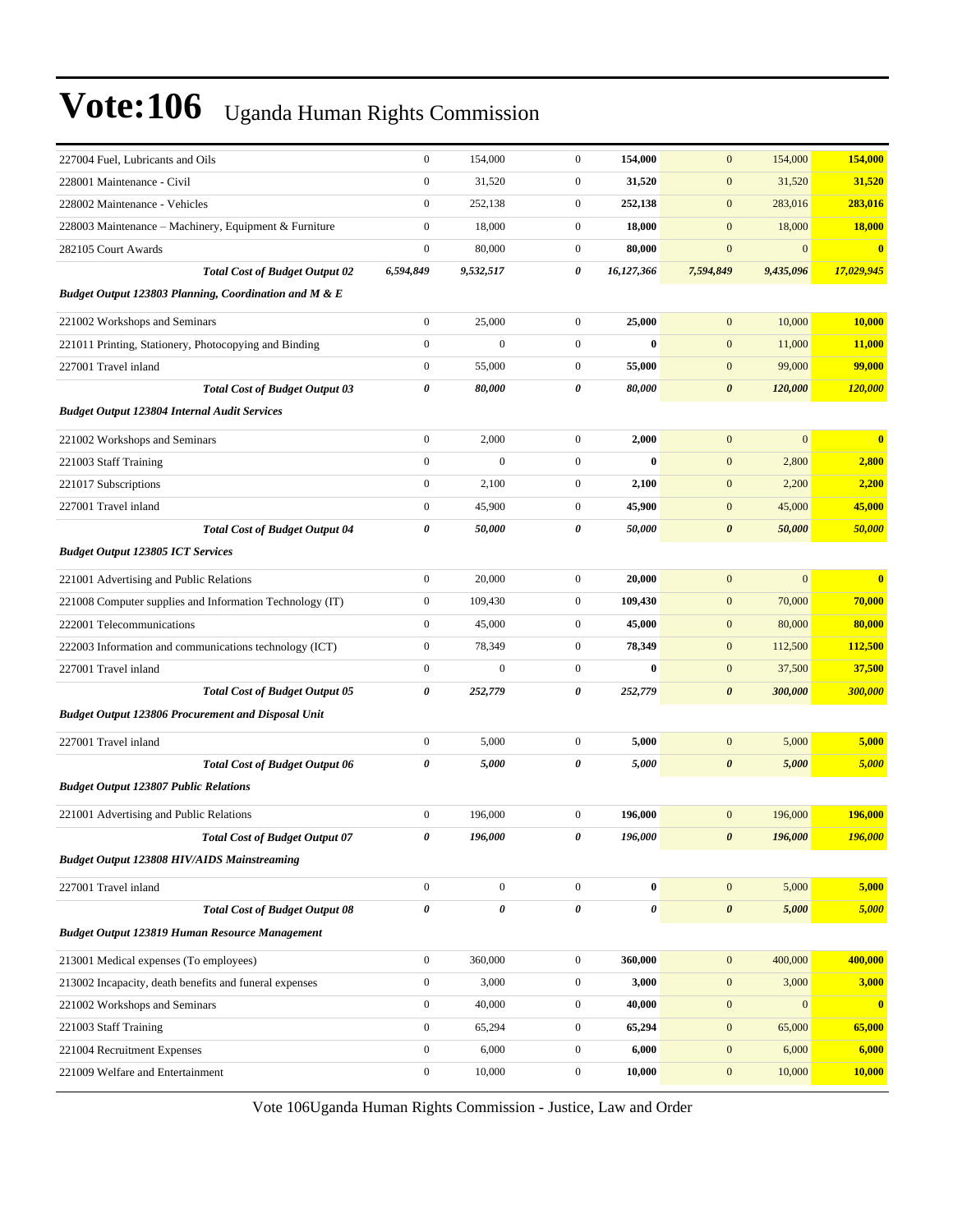| 221011 Printing, Stationery, Photocopying and Binding            | $\mathbf{0}$     | 4,000      | $\overline{0}$ | 4,000        | $\mathbf{0}$          | 4,000                 | 4,000                   |
|------------------------------------------------------------------|------------------|------------|----------------|--------------|-----------------------|-----------------------|-------------------------|
| 221017 Subscriptions                                             | $\mathbf{0}$     | 2,000      | $\mathbf{0}$   | 2,000        | $\mathbf{0}$          | 2,000                 | 2,000                   |
| 221020 IPPS Recurrent Costs                                      | $\boldsymbol{0}$ | 2,000      | 0              | 2,000        | $\mathbf{0}$          | 2,294                 | 2,294                   |
| 227001 Travel inland                                             | $\mathbf{0}$     | 10,000     | $\overline{0}$ | 10,000       | $\mathbf{0}$          | 10,000                | 10,000                  |
| <b>Total Cost of Budget Output 19</b>                            | 0                | 502,294    | 0              | 502,294      | $\boldsymbol{\theta}$ | 502,294               | 502,294                 |
| <b>Budget Output 123820 Records Management Services</b>          |                  |            |                |              |                       |                       |                         |
| 221012 Small Office Equipment                                    | $\mathbf{0}$     | 10,000     | $\overline{0}$ | 10,000       | $\mathbf{0}$          | 10,000                | 10,000                  |
| <b>Total Cost of Budget Output 20</b>                            | 0                | 10,000     | 0              | 10,000       | $\boldsymbol{\theta}$ | 10,000                | 10,000                  |
| <b>Total Cost Of Outputs Provided</b>                            | 6,594,849        | 10,892,077 | $\bf{0}$       | 17,486,926   | 7,594,849             | 10,942,077            | 18,536,926              |
| <b>Arrears</b>                                                   | Wage             | Non Wage   | <b>AIA</b>     | <b>Total</b> | Wage                  | Non Wage              | <b>Total</b>            |
| <b>Budget Output 123899 Arrears</b>                              |                  |            |                |              |                       |                       |                         |
| 321605 Domestic arrears (Budgeting)                              | $\mathbf{0}$     | 377,642    | $\overline{0}$ | 377,642      | $\mathbf{0}$          | $\mathbf{0}$          | $\mathbf{0}$            |
| <b>Total Cost of Budget Output 99</b>                            | 0                | 377,642    | 0              | 377,642      | $\boldsymbol{\theta}$ | $\boldsymbol{\theta}$ | $\theta$                |
| <b>Total Cost Of Arrears</b>                                     | $\bf{0}$         | 377,642    | $\bf{0}$       | 377,642      | $\bf{0}$              | $\bf{0}$              | $\overline{\mathbf{0}}$ |
| <b>Total Cost for Department 06</b>                              | 6,594,849        | 11,269,719 | $\bf{0}$       | 17,864,568   | 7,594,849             | 10,942,077            | 18,536,926              |
| <b>Total Excluding Arrears</b>                                   | 6,594,849        | 10,892,077 | 0              | 17,486,926   | 7,594,849             | 10,942,077            | 18,536,926              |
| <b>Development Budget Estimates</b>                              |                  |            |                |              |                       |                       |                         |
| <b>Project 1670 Retooling the Uganda Human Rights Commission</b> |                  |            |                |              |                       |                       |                         |

### *Thousand Uganda Shillings* **2020/21 Approved Budget 2021/22 Draft Estimates Capital Purchases GoU Dev't External Fin AIA Total GoU Dev't External Fin Total** *Budget Output 123875 Purchase of Motor Vehicles and Other Transport Equipment* 312201 Transport Equipment 0 0 0 **0** 1,000,000 0 **1,000,000** *Total Cost Of Budget Output 123875 0 0 0 0 1,000,000 0 1,000,000 Budget Output 123876 Purchase of Office and ICT Equipment, including Software* 312202 Machinery and Equipment 30,000 0 0 **30,000** 30,000 0 **30,000** *Total Cost Of Budget Output 123876 30,000 0 0 30,000 30,000 0 30,000 Budget Output 123878 Purchase of Office and Residential Furniture and Fittings* 312203 Furniture & Fixtures 21,797 0 0 **21,797** 21,797 0 **21,797** *Total Cost Of Budget Output 123878 21,797 0 0 21,797 21,797 0 21,797 Total Cost for Capital Purchases* 51,797 0 0 51,797 1,051,797 0 1,051,797 *Total Cost for Project: 1670* **51,797 51,797 51,797 51,797 51,797 51,797 51,797 51,797 61 1,051,797 61 1,051,797** *Total Excluding Arrears* 51,797 0 0 **51,797** 1,051,797 0 **1,051,797 GoU External Fin AIA Total GoU External Fin Total Total Cost for Sub-SubProgramme 38 17,916,366 0 0 17,916,366 19,588,723 0 19,588,723** *Total Excluding Arrears* 17,538,723 0 0 **17,538,723** 19,588,723 0 **19,588,723** *Sub-SubProgrammme 53 Protection and Promotion of Human Rights*

*Recurrent Budget Estimates*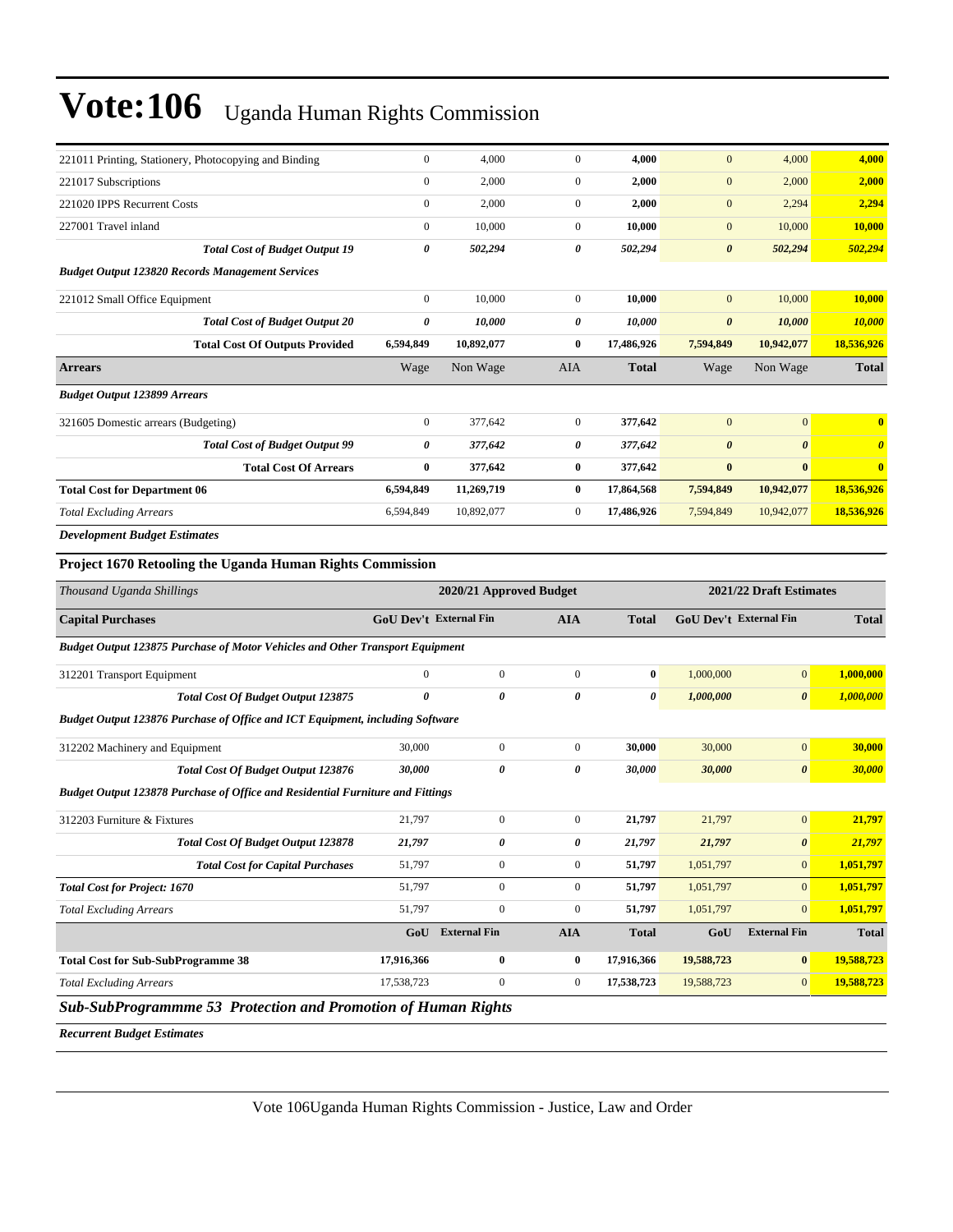| Thousand Uganda Shillings                                       |                  | 2020/21 Approved Budget |                  |              | 2021/22 Draft Estimates |                         |              |
|-----------------------------------------------------------------|------------------|-------------------------|------------------|--------------|-------------------------|-------------------------|--------------|
| <b>Outputs Provided</b>                                         | Wage             | Non Wage                | AIA              | <b>Total</b> | Wage                    | Non Wage                | <b>Total</b> |
| Budget Output 125301 Investigation and resolution of Complaints |                  |                         |                  |              |                         |                         |              |
| 221002 Workshops and Seminars                                   | $\boldsymbol{0}$ | 34,000                  | $\boldsymbol{0}$ | 34,000       | $\mathbf{0}$            | $\mathbf{0}$            | $\bf{0}$     |
| 221011 Printing, Stationery, Photocopying and Binding           | $\boldsymbol{0}$ | 2,054                   | $\boldsymbol{0}$ | 2,054        | $\mathbf{0}$            | 2,054                   | 2,054        |
| 221017 Subscriptions                                            | $\boldsymbol{0}$ | 8,350                   | $\boldsymbol{0}$ | 8,350        | $\boldsymbol{0}$        | 8,350                   | 8,350        |
| 227001 Travel inland                                            | $\boldsymbol{0}$ | 40,596                  | $\mathbf{0}$     | 40,596       | $\boldsymbol{0}$        | 79,596                  | 79,596       |
| <b>Total Cost of Budget Output 01</b>                           | 0                | 85,000                  | 0                | 85,000       | $\boldsymbol{\theta}$   | 90,000                  | 90,000       |
| <b>Total Cost Of Outputs Provided</b>                           | $\bf{0}$         | 85,000                  | $\bf{0}$         | 85,000       | $\bf{0}$                | 90,000                  | 90,000       |
| <b>Total Cost for Department 03</b>                             | $\bf{0}$         | 85,000                  | $\bf{0}$         | 85,000       | $\bf{0}$                | 90,000                  | 90,000       |
| <b>Total Excluding Arrears</b>                                  | $\boldsymbol{0}$ | 85,000                  | $\boldsymbol{0}$ | 85,000       | $\boldsymbol{0}$        | 90,000                  | 90,000       |
| <b>Department 04 Research, Education and Documentation</b>      |                  |                         |                  |              |                         |                         |              |
| Thousand Uganda Shillings                                       |                  | 2020/21 Approved Budget |                  |              |                         | 2021/22 Draft Estimates |              |
| <b>Outputs Provided</b>                                         | Wage             | Non Wage                | AIA              | <b>Total</b> | Wage                    | Non Wage                | <b>Total</b> |
| <b>Budget Output 125302 Human Rights education</b>              |                  |                         |                  |              |                         |                         |              |
| 221001 Advertising and Public Relations                         | $\boldsymbol{0}$ | 105,000                 | $\mathbf{0}$     | 105,000      | $\mathbf{0}$            | 27,556                  | 27,556       |
| 221002 Workshops and Seminars                                   | $\boldsymbol{0}$ | 376,121                 | $\mathbf{0}$     | 376,121      | $\boldsymbol{0}$        | $\boldsymbol{0}$        | $\bf{0}$     |
| 221003 Staff Training                                           | $\boldsymbol{0}$ | $\boldsymbol{0}$        | $\mathbf{0}$     | $\bf{0}$     | $\boldsymbol{0}$        | 32,866                  | 32,866       |
| 221011 Printing, Stationery, Photocopying and Binding           | $\boldsymbol{0}$ | $\boldsymbol{0}$        | $\mathbf{0}$     | $\bf{0}$     | $\mathbf{0}$            | 102,000                 | 102,000      |
| 222003 Information and communications technology (ICT)          | $\boldsymbol{0}$ | 36,000                  | $\boldsymbol{0}$ | 36,000       | $\boldsymbol{0}$        | $\boldsymbol{0}$        | $\bf{0}$     |
| 227001 Travel inland                                            | $\boldsymbol{0}$ | $\boldsymbol{0}$        | $\mathbf{0}$     | $\bf{0}$     | $\mathbf{0}$            | 276,623                 | 276,623      |
| <b>Total Cost of Budget Output 02</b>                           | 0                | 517,121                 | 0                | 517,121      | $\boldsymbol{\theta}$   | 439,044                 | 439,044      |
| Budget Output 125309 Research Undertaken                        |                  |                         |                  |              |                         |                         |              |
| 221002 Workshops and Seminars                                   | $\boldsymbol{0}$ | 50,000                  | $\boldsymbol{0}$ | 50,000       | $\mathbf{0}$            | $\mathbf{0}$            | $\bf{0}$     |
| 221007 Books, Periodicals & Newspapers                          | $\boldsymbol{0}$ | 2,500                   | $\mathbf{0}$     | 2,500        | $\mathbf{0}$            | $\mathbf{0}$            | $\bf{0}$     |
| 221011 Printing, Stationery, Photocopying and Binding           | $\boldsymbol{0}$ | 10,000                  | $\boldsymbol{0}$ | 10,000       | $\boldsymbol{0}$        | 11,200                  | 11,200       |
| 221012 Small Office Equipment                                   | $\boldsymbol{0}$ | 4,000                   | $\mathbf{0}$     | 4,000        | $\mathbf{0}$            | $\boldsymbol{0}$        | $\bf{0}$     |
| 221017 Subscriptions                                            | $\boldsymbol{0}$ | 12,140                  | $\boldsymbol{0}$ | 12,140       | $\boldsymbol{0}$        | 27,000                  | 27,000       |
| 222003 Information and communications technology (ICT)          | $\mathbf{0}$     | 35,500                  | $\mathbf{0}$     | 35,500       | $\mathbf{0}$            | $\mathbf{0}$            | $\bf{0}$     |
| 225001 Consultancy Services- Short term                         | $\boldsymbol{0}$ | $\boldsymbol{0}$        | $\boldsymbol{0}$ | $\bf{0}$     | $\mathbf{0}$            | 5,000                   | 5,000        |
| 227001 Travel inland                                            | $\boldsymbol{0}$ | $\boldsymbol{0}$        | $\mathbf{0}$     | $\bf{0}$     | $\boldsymbol{0}$        | 138,450                 | 138,450      |
| <b>Total Cost of Budget Output 09</b>                           | 0                | 114,140                 | 0                | 114,140      | $\boldsymbol{\theta}$   | 181,650                 | 181,650      |
| <b>Total Cost Of Outputs Provided</b>                           | $\bf{0}$         | 631,261                 | $\bf{0}$         | 631,261      | $\pmb{0}$               | 620,694                 | 620,694      |
| <b>Total Cost for Department 04</b>                             | $\bf{0}$         | 631,261                 | $\bf{0}$         | 631,261      | $\bf{0}$                | 620,694                 | 620,694      |
| <b>Total Excluding Arrears</b>                                  | $\boldsymbol{0}$ | 631,261                 | $\mathbf{0}$     | 631,261      | $\boldsymbol{0}$        | 620,694                 | 620,694      |

### **Department 03 Complaints, Investigations and Legal Services**